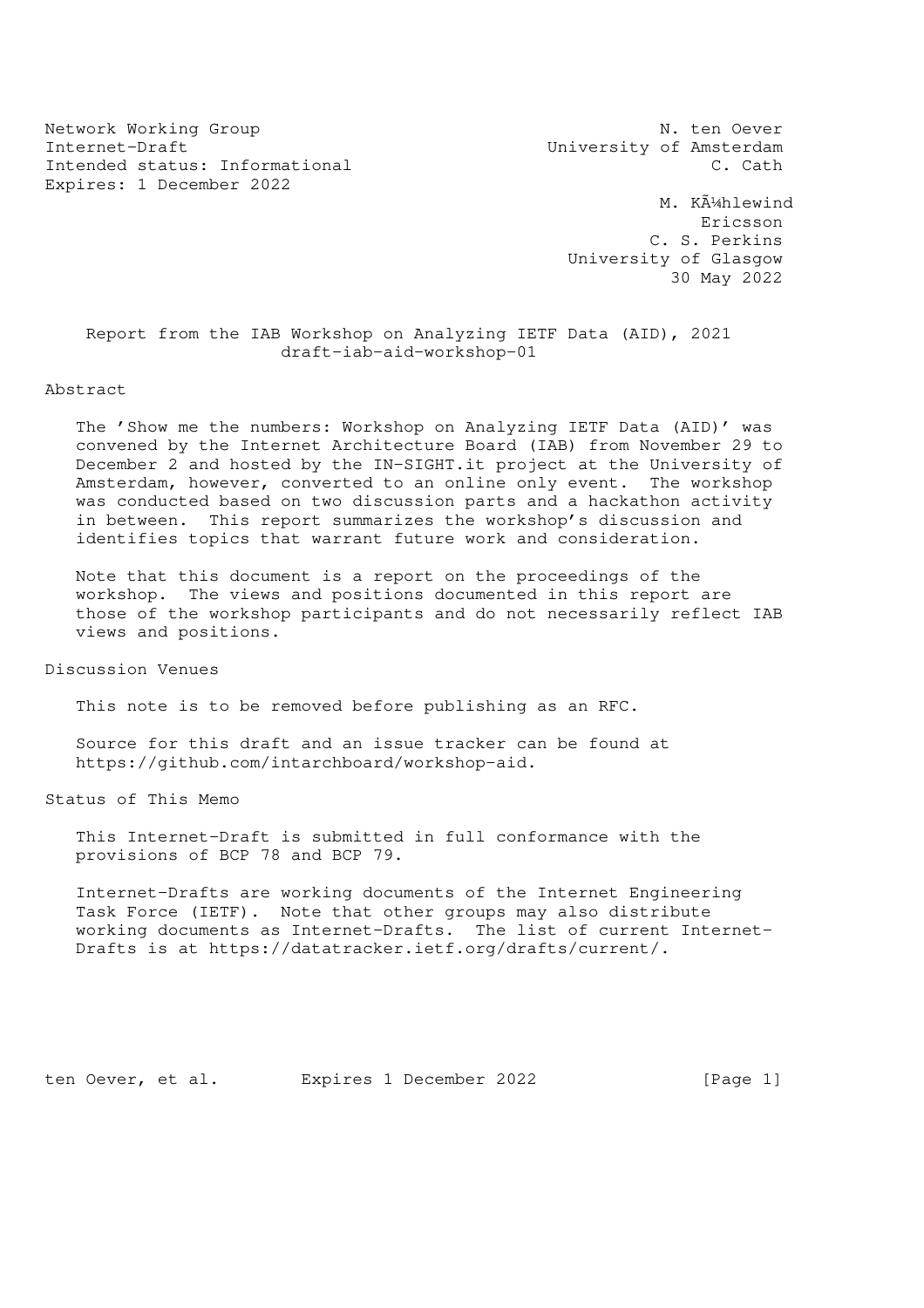Internet-Drafts are draft documents valid for a maximum of six months and may be updated, replaced, or obsoleted by other documents at any time. It is inappropriate to use Internet-Drafts as reference material or to cite them other than as "work in progress."

This Internet-Draft will expire on 1 December 2022.

Copyright Notice

 Copyright (c) 2022 IETF Trust and the persons identified as the document authors. All rights reserved.

 This document is subject to BCP 78 and the IETF Trust's Legal Provisions Relating to IETF Documents (https://trustee.ietf.org/ license-info) in effect on the date of publication of this document. Please review these documents carefully, as they describe your rights and restrictions with respect to this document. Code Components extracted from this document must include Revised BSD License text as described in Section 4.e of the Trust Legal Provisions and are provided without warranty as described in the Revised BSD License.

### Table of Contents

|      |                                                             | 3 |
|------|-------------------------------------------------------------|---|
|      | 2. Workshop Scope and Discussion                            | 3 |
| 2.1. | Tools, data, and methods                                    | 3 |
| 2.2. | Observations on affiliation and industry control $\ldots$ . | 4 |
|      | 2.3. Community and diversity                                | 5 |
|      | 2.4. Publications, process, and decision-making             | 6 |
|      | 2.5. Environmental Sustainability                           | 7 |
|      |                                                             | 7 |
|      |                                                             | 8 |
|      |                                                             | 8 |
|      | 4.2. Observations on affiliation and industry control       | 8 |
|      | 4.3. Community and diversity                                | 9 |
|      | 4.4. Publications, process, and decision-making             | 9 |
|      | 4.5. Environmental Sustainability<br>10                     |   |
| 5.   | 10                                                          |   |
| 6.   | 10                                                          |   |
| 7.   | 10                                                          |   |
| 8.   | 11                                                          |   |
|      | 11<br>8.1. Annex 1 - Data Taxonomy                          |   |
|      | 13                                                          |   |

ten Oever, et al. Expires 1 December 2022 [Page 2]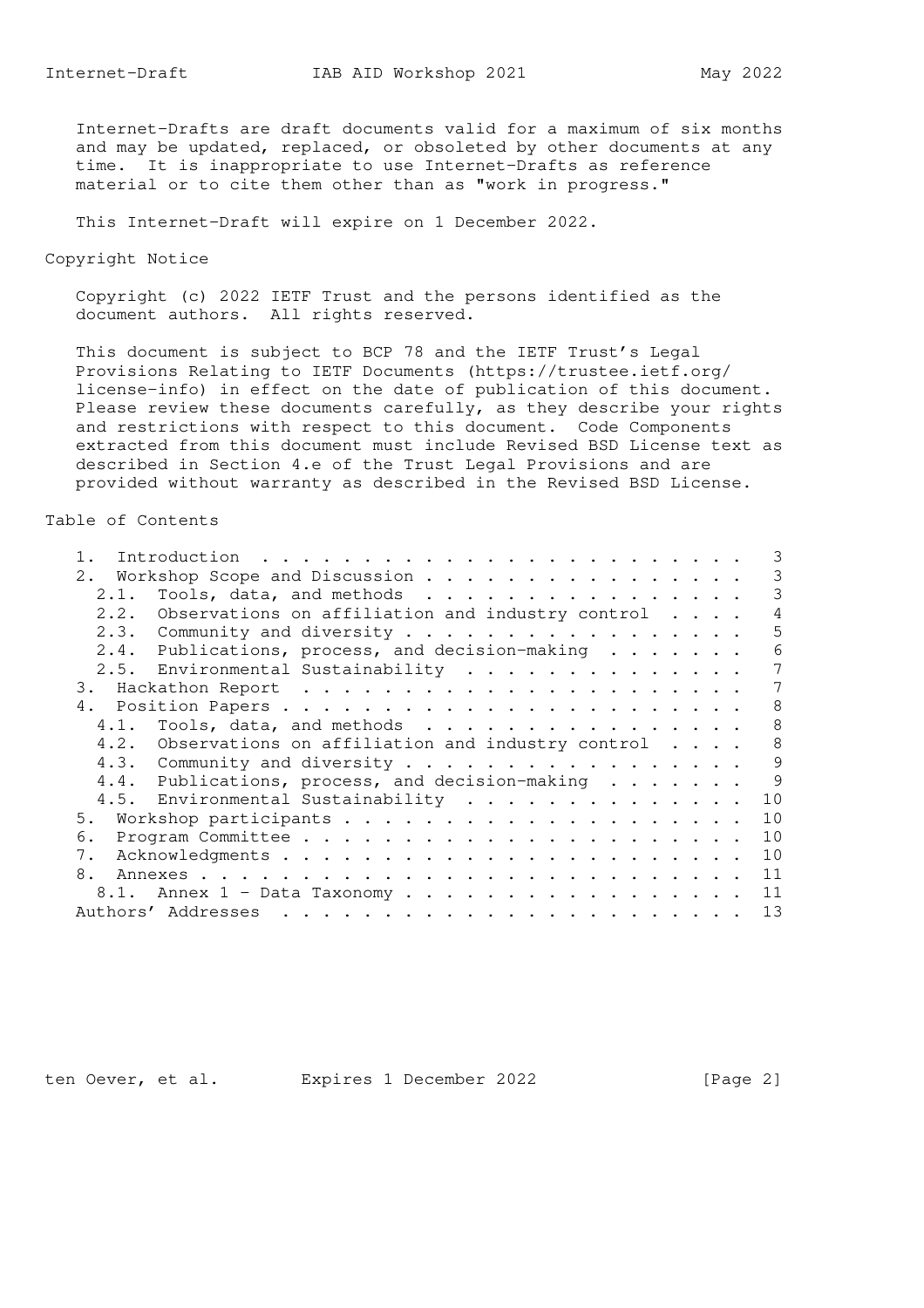## 1. Introduction

 The IETF, as an international Standards Developing Organization (SDO), hosts a diverse set of data including on the organization's history, development, and current standardization activities, including of Internet protocols and its institutions. A large portion of this data is publicly available, yet it is underutilized as a tool to inform the work in the IETF proper or the broader research community focused on topics like Internet governance and trends in ICT standard-setting.

 The aim of the IAB Workshop on Analyzing IETF Data (AID) 2021 was to study how IETF data is currently used, understand what insights can be drawn from that data, and to explore open questions around how that data may be further used in future.

 These questions can inform a research agenda drawing from IETF data, that fosters further collaborative work among interested parties, ranging from academia and civil society to industry and IETF leadership.

## 2. Workshop Scope and Discussion

 The workshop was organized with two all-group discussion slots at the beginning and the end of the workshop. In between the workshop participants organized hacakthon activities, based on topics identifed during the initial discussion and submitted position papers. The follow topic areas have been identified and discussed.

## 2.1. Tools, data, and methods

 The IETF holds a wide range of data sources. The main ones used are the mailinglist archives (https://mailarchive.ietf.org/arch/), RFCs (https://www.ietf.org/standards/rfcs/), and the datatracker (https://datatracker.ietf.org/). The latter provides information on participants, authors, meeting proceedings, minutes and more (https://notes.ietf.org/iab-aid-datatracker-database-overview#). Furthermore there are statistics for the IETF websites (https://www.ietf.org/policies/web-analytics/), working group Github repositories, IETF survey data (https://www.ietf.org/blog/ietf community-survey-2021/) and there was discussion about the utility of download statistics for the RFCs itself from different repos.

 There are a wide range of tools to analyze this data, produced by IETF participants or researchers interestested in the work of the IETF. Two projects that presented their work at the workshop were BigBang (https://bigbang-py.readthedocs.io/en/latest/) and Sodestream's IETFdata (https://github.com/glasgow-ipl/ietfdata)

ten Oever, et al. Expires 1 December 2022 [Page 3]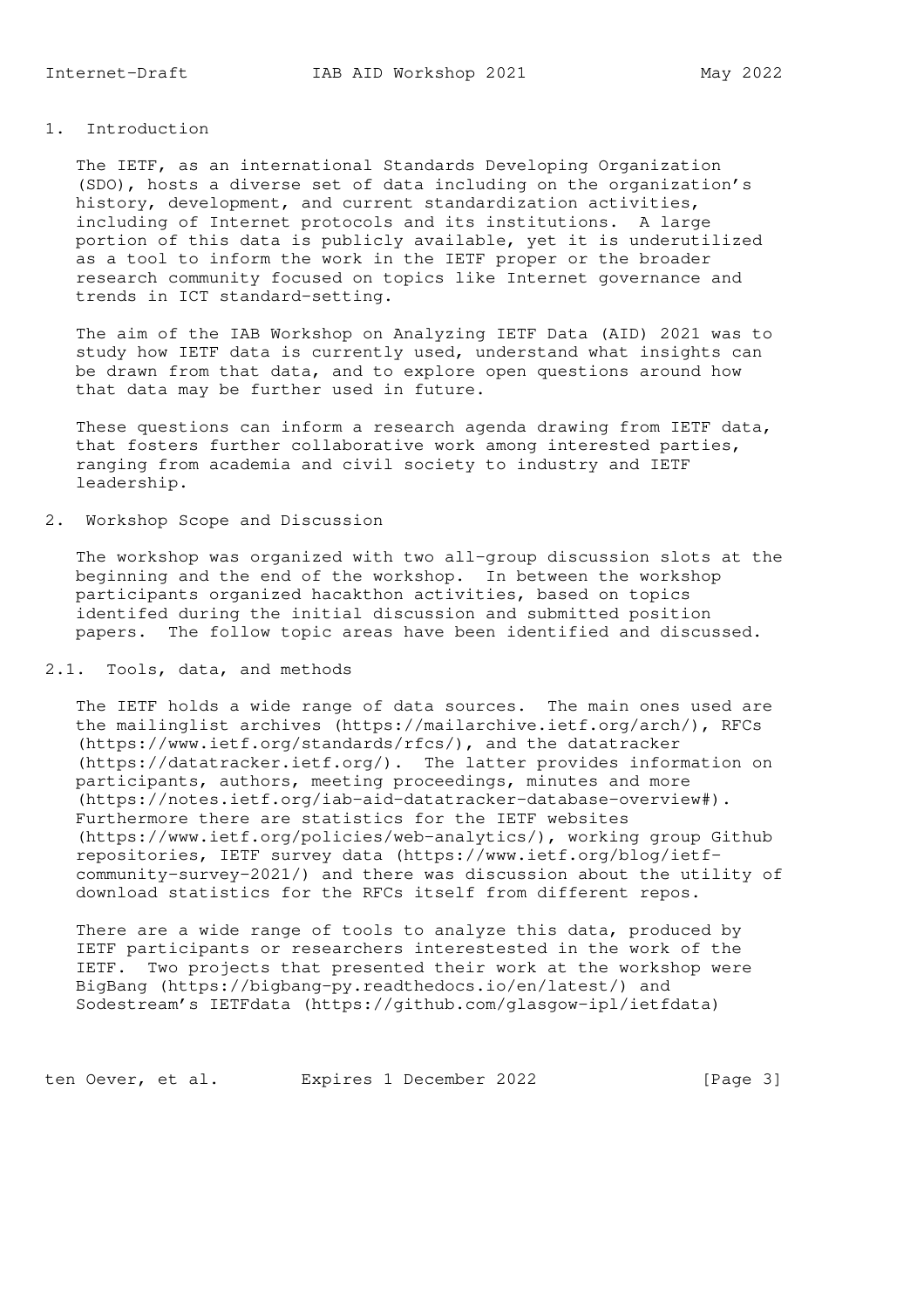library; the RFC Prolog Database was described in a submitted paper (see Section Section 4 below). These projects could be used to add additional insights to the existing IETF statistics (https://www.arkko.com/tools/docstats.html) page and the datatracker statistics (https://datatracker.ietf.org/stats/), e.g., related to gender questions, however, privacy issues andd implication of making such data publicly available were discussed as well.

 The datatracker itself is a community tool that welcomes contributions, e.g. for additions to the existing interfaces or the statistics page directly (see https://notes.ietf.org/iab-aid datatracker-database-overview (https://notes.ietf.org/iab-aid datatracker-database-overview)). Instructions how to set up a local development environment can be found, at the time of the workshop, at https://notes.ietf.org/iab-aid-data-resources (https://notes.ietf.org/iab-aid-data-resources). Questions or any discussion can be issued to tools-discuss@ietf.org.

2.2. Observations on affiliation and industry control

 A large portion of the submitted position papers indicated interest in researching questions about industry control in the standardization process (vs. individual contributions in personal capacity), where industry control covers both, technical contribution and the ability to successfully standardize these contribution as well as competition on leadership roles. To assess these question it has ben discussed to investigate participant's affiliations including "indirect" affiliation e.g. by funding and changes in affiliation as well as the nessecarity to model company characteristics or stakeholder groups.

 Discussions about the analysis of IETF data shows that affiliation dynamics are hard to capture, due to the specifics of how the data is entered but also because of larger social dynamics. On the side of IETF data capture, affiliation is an open text field, which causes people to write their affiliation down in different ways (capitilization, space, word seperation, etc). A common data format could contribute to analyses that compare SDO performance and behavior of actors inside and across standards bodies. To help this a draft data model has been developed during hackathon portion of the workshop which can found as Annex 1 - Data Taxonomy.

 Furthermore, there is the issue of mergers and acquisitions and subsidiary companies. There is no authorotative exogenous source of variation for affiliation changes, so hand-collected and curated data is used to analyze changes in affiliation over time. While this approach is imperfect, conclusions can be drawn from the data. For example, in the case of mergers or acquisition where a small

ten Oever, et al. Expires 1 December 2022 [Page 4]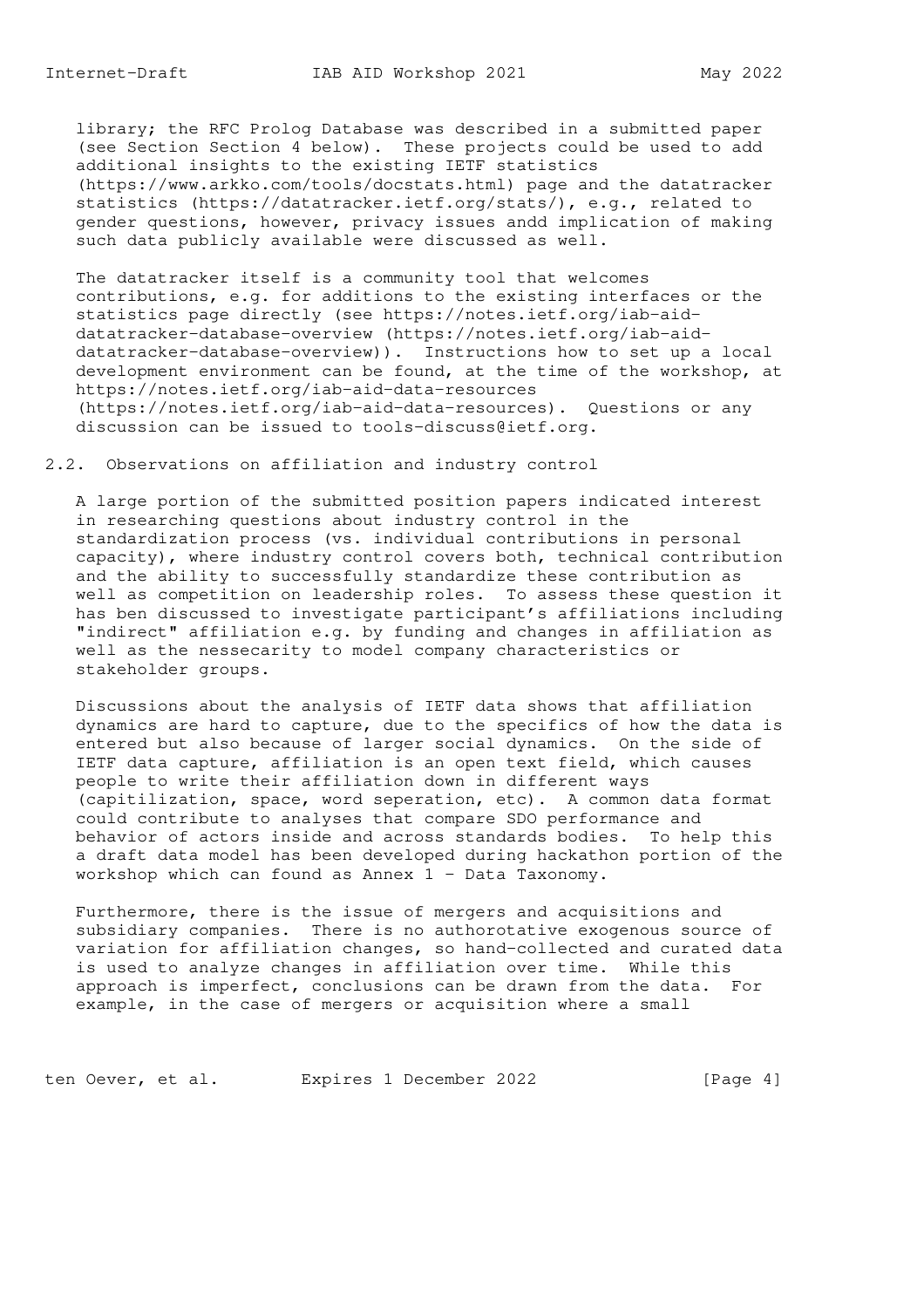organizations joins a large organization, this results in a statistically significant increase in liklihood of an individual being put in a working group chair position (see BaronKanevskaia (https://www.iab.org/wp-content/IAB-uploads/2021/11/Baron.pdf)).

## 2.3. Community and diversity

 High interest from the workshop participants was also on using existing data to better understand who the current IETF community is, especially in terms of diversity, and how to potentially increase diversity and thereby inclusivity, e.g. understanding if are there certain groups or lists that "drive people away" and why. Inclusivity and transparency about the standardization process are generally important to keep the Internet and its development process viable. As commented during the workshop discussion, when measuring and evaluating different angles of diversity it is also important to understand the actual goals that are intended when increasing diversity, e.g. in order to increase competence (mainly technical diversity from different companies and stakeholder groups) or relevance (also regional diversity and international footprint).

 The discussion on community and diversity spanned from methods that draw from novel text mining, time series clustering, graph mining and psycholinguistic approaches to understand the consensus mechanism to more speculative approaches about what it would take to build a feminist Internet. The discussion also covered the data needed to measure who is in the community and how diverse it is.

 The discussion highlighted that part of the challenge is defining what diversity means, how to measure it, or as one participant highlighted to define "who the average IETF is". The question was also raised what to do about missing data or non-participating or underrepresented communities, like women, individuals from the African continent and network operators. In terms of how IETF data is structured, various researchers mentioned that it is hard track conversations as mail threads, split, merge and change. The ICANN at-large model came up as an example of how to involve relevant stakeholders in the IETF that are currently not present. Vice versa, it is also interesting for outside communities (especially policy makers) to get a sense of who the IETF community is and keep them updated.

 The human element of the community and diversity was stressed, in order to understand the IETF community's diversity it is important to talk to people (beyond text analysis) and in order to ensure inclusivity individual participants must make an effort to, as one participant recounted, tell them their participation is valuable.

ten Oever, et al. Expires 1 December 2022 [Page 5]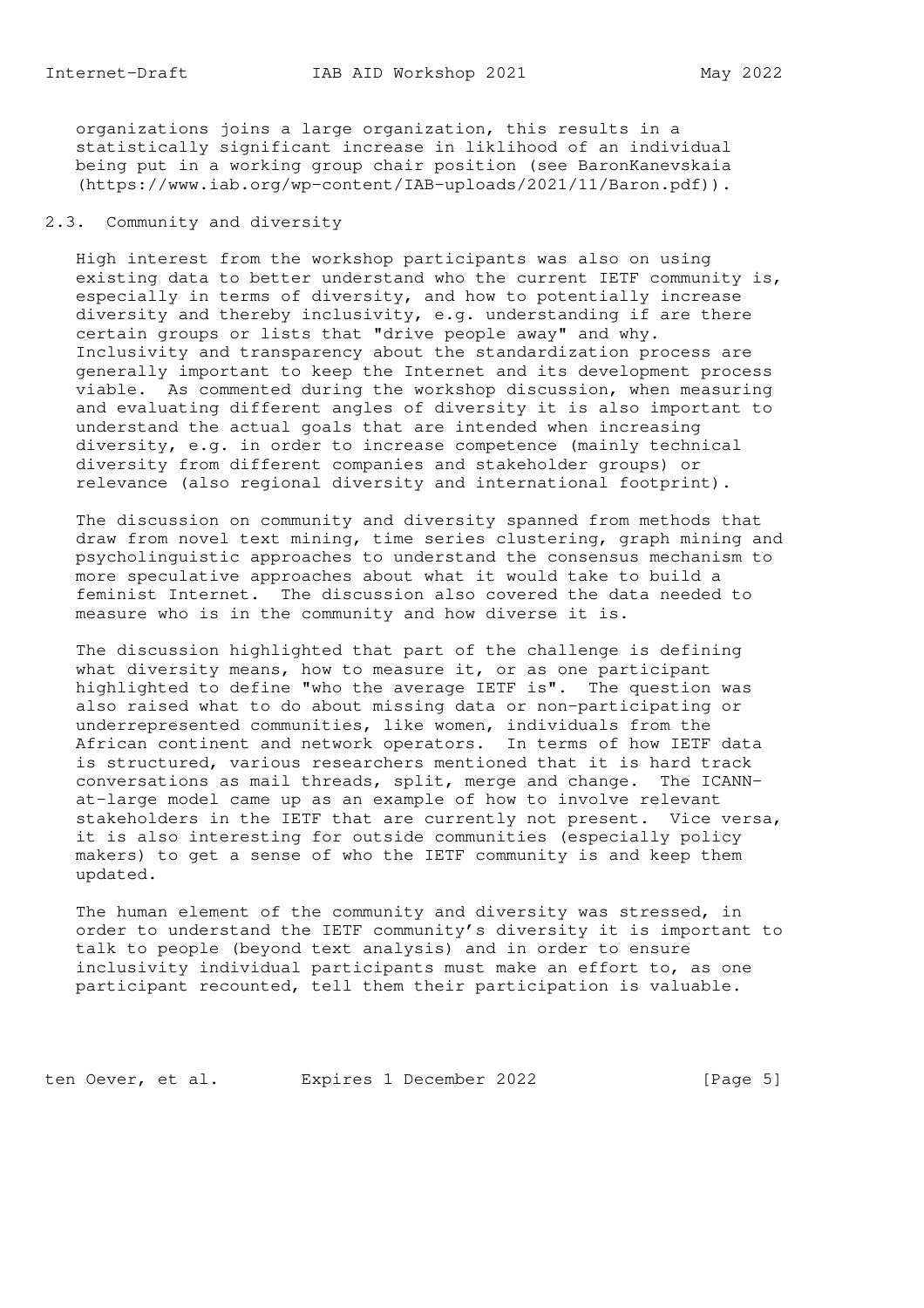# 2.4. Publications, process, and decision-making

 A number of submissions focussed on the RFC publication process, on the development of standards and other RFCs in the IETF, and on how the IETF makes decisions. This included work on both technical decisions about the content of the standards, but also procedural and process decisions, and questions around how we can understand, model, and perhaps improve the standards process. Some of the work considered what makes a successful RFC, how are RFCs used and referenced, and what we can learn about importance of a topic by studying the RFCs, drafts, and email discussion.

 There were three sets of questions to consider in this area. The first related to success and failure of standards, and considered what makes a successful/good RFC? What makes the process of RFC making successful? And how are RFCs used and referenced once published? Discussion considered how to better understand the path from an internet draft to an RFC, to see if there are specific factors that lead to successful development of a draft into an RFC. Participants explored the extent to which this depends on the seniority and experience of the authors, on the topic and IETF area, extent and scope of mailing list discussion, and other factors, to understand whether success of a draft can be predicted, and whether interventions can be developed to increase the likelihood of success for work.

 The second question was around decision making. How does the IETF make design decisions? What are the bottlenecks in effective decision making? When is a decision made? And what is the decision? Difficulties here lie in capturing decisions and the results of consensus calls early in the process, and understanding the factors that lead to effective decision making.

 Finally, there were questions around what can be learn about protocols by studying IETF publications, processes, and decision making? For example, are there insights to be gained around how security concerns are discussed and considered in the development of standards? Is it possible to verify correctness of protocols and/or detect ambiguities? What can be learnt by extracting insights from implementations and activities on implementation efforts?

 Answers to these questions come from analysis of IETF emails, RFCs and Internet-Drafts, meeting minutes, recordings, Github data, and external data such as surveys, etc.

ten Oever, et al. Expires 1 December 2022 [Page 6]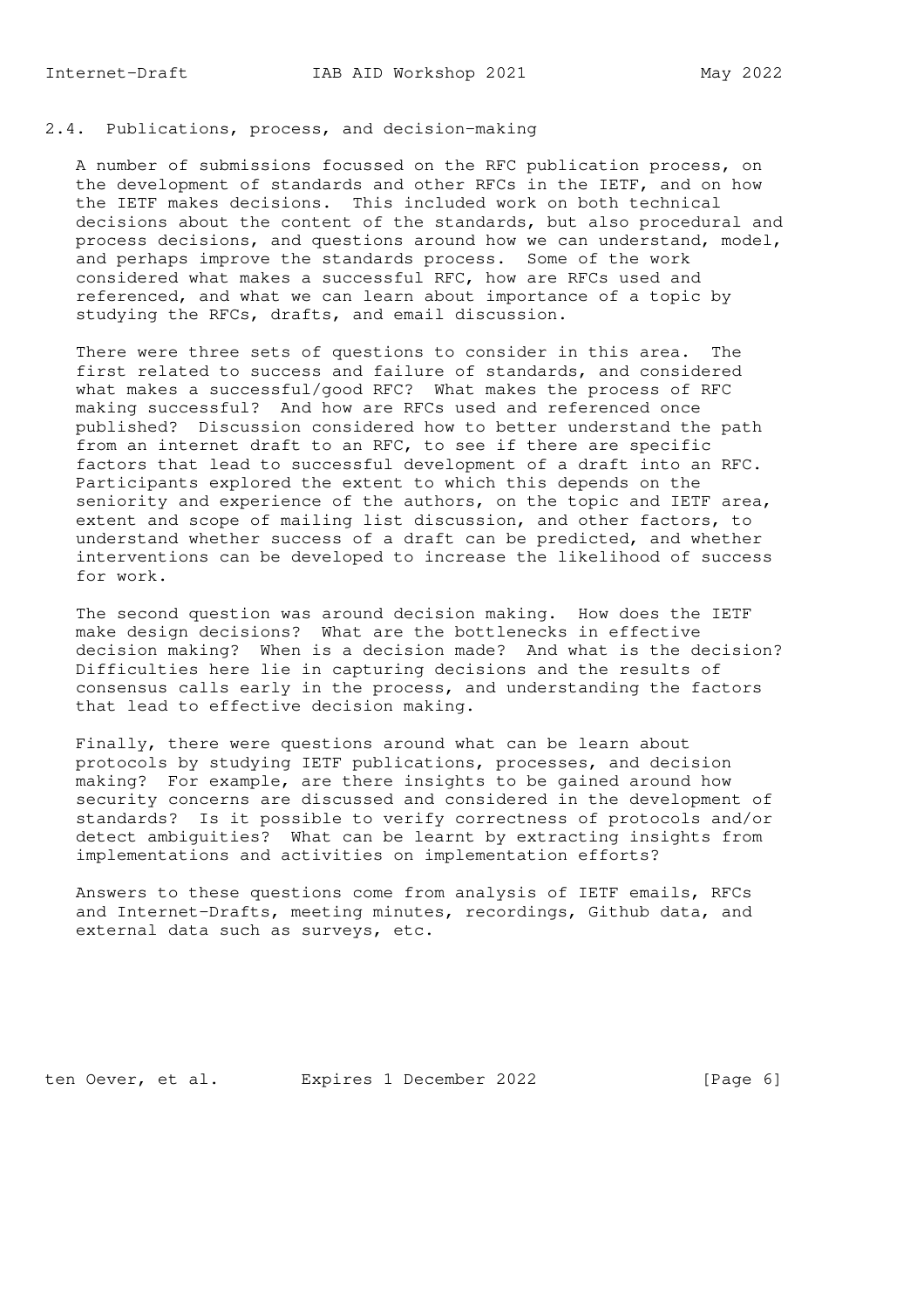# 2.5. Environmental Sustainability

 The final discussion session considered environmental sustainability. It discussed what is the IETF's role with respect to climate change both in terms on what is the environmental impact of the way the IETF develops standards, and in terms of what is the environmental impact of the standards the IETF develops?

 Discussion started by considering how sustainable are IETF meetings, focussing on how much CO2 emissions are IETF meetings responsible for and how can we make the IETF more sustainable. Analysis looked at the home locations of participants, meeting locations, and carbon footprint of air travel and remote attendance, to estimate the carbon costs of an IETF meeting. Initial results suggest that the costs of holding multiple in-person IETF meetings per year are likely unsustainable in terms of carbon emission, although the analysis is ongoing.

 Discussion also considered to what extent are climate impacts considered in the development and standardization of Internet protocols? It reviewed the text of RFCs and active working group drafts, looking for relevant keywords to highlight the extent to which climate change, energy efficiency, and related topics are considered in the design of Internet protocols, to show the limited extent to which these topics have been considered. Ongoing work is considering meeting minutes and mail archives, to get a fuller picture, but initial results show only limited consideration of these important issues.

## 3. Hackathon Report

 The middle two days of the workshop were organized as a hackathon. The aims of the hackathon were to 1) acquaint people with the different data sources and analysis methods, 2) seek to answer some of the questions that came up during presentations on the first day of the workshop, 3) foster collaboration among researchers to grow a community of IETF data researchers.

 At the end of Day 1, the plenary presentation day, people were invited to divide themselves in groups who selected their own respective facilitators. All groups had their own work space and could use their own communication methods and channels, or use IETF's gather.town. Furthermore, daily check-ins were organized during the two hackathon days. At the final day the hackathon groups presented their work in a plenary session.

ten Oever, et al. Expires 1 December 2022 [Page 7]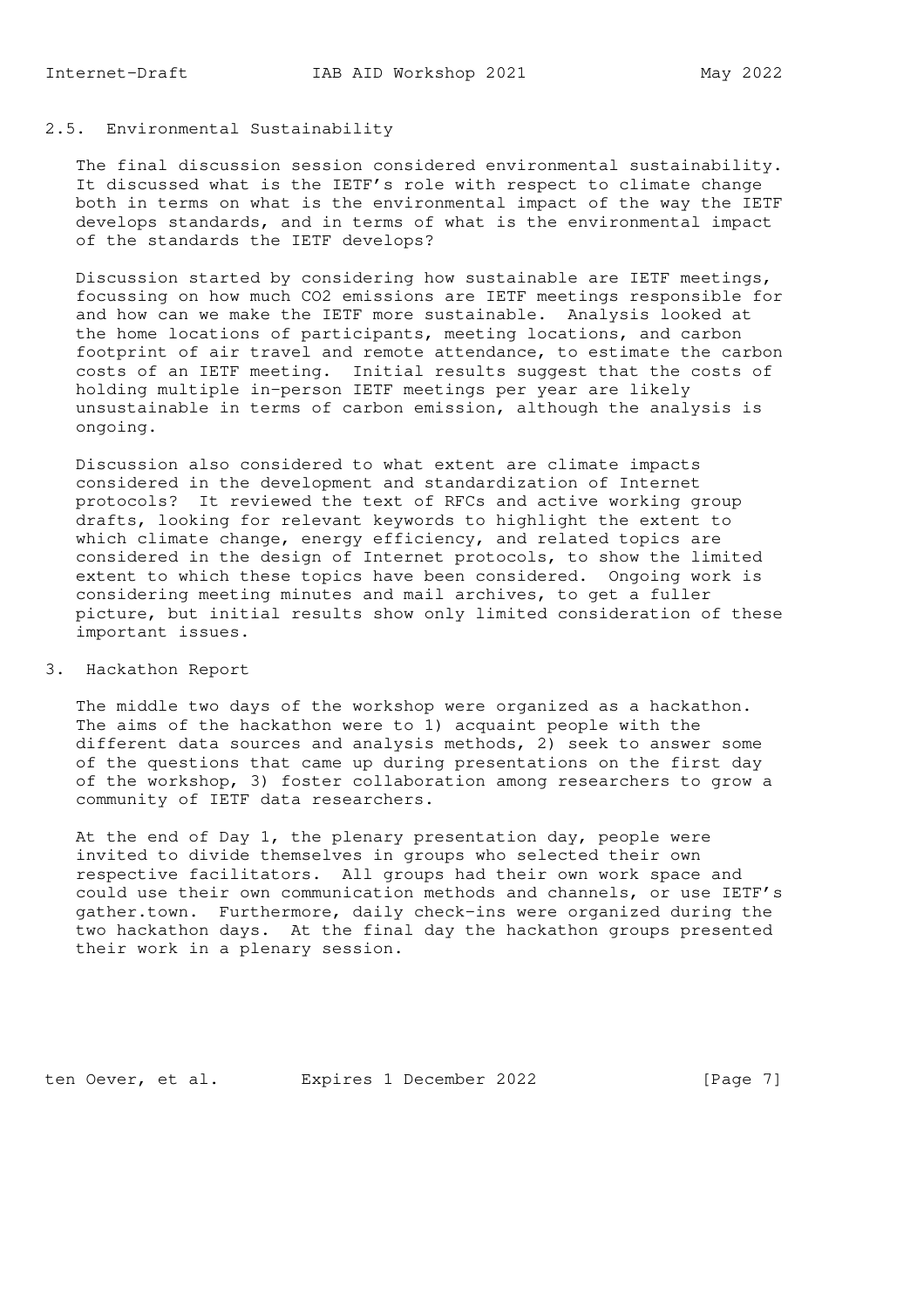The objectives of the hackathon, according to the co-chairs, have been met, and the output significantly exceeded expectations. It allowed for more interaction then academic conferences and produced some actual research results by people who had not collaborated before the workshop.

 Future workshops that choose to integrate a hackathon could consider to ask participants to submit groups, issues, and questions beforehand (potentially as part of the positions paper or the sign-up process) to facilitate the formation of groups.

4. Position Papers

4.1. Tools, data, and methods

 Sebastian Benthall Using Complex Systems Analysis to Identify Organizational Interventions (https://www.iab.org/wp-content/IAB uploads/2021/11/Benthall.pdf)

 Stephen McQuistin, Colin Perkins The ietfdata Library (https://www.iab.org/wp-content/IAB-uploads/2021/11/McQuistin.pdf)

 Marc Petit-Huguenin The RFC Prolog Database (https://www.iab.org/wp content/IAB-uploads/2021/11/Petit-Huguenin.txt)

 Jari Arkko Observations about IETF process measurements (https://www.iab.org/wp-content/IAB-uploads/2021/11/Arkko.pdf)

4.2. Observations on affiliation and industry control

 Justus Baron, Olia Kanevskaia Competition for Leadership Positions in Standards Development Organizations (https://www.iab.org/wp-content/ IAB-uploads/2021/11/Baron.pdf)

 Nick Doty Analyzing IETF Data: Changing affiliations (https://www.iab.org/wp-content/IAB-uploads/2021/11/Doty.pdf)

 Don Le Position Paper (https://www.iab.org/wp-content/IAB uploads/2021/11/Le.pdf)

 Elizaveta Yachmeneva Research Proposal (https://www.iab.org/wp content/IAB-uploads/2021/11/Yachmeneva.pdf)

ten Oever, et al. Expires 1 December 2022 [Page 8]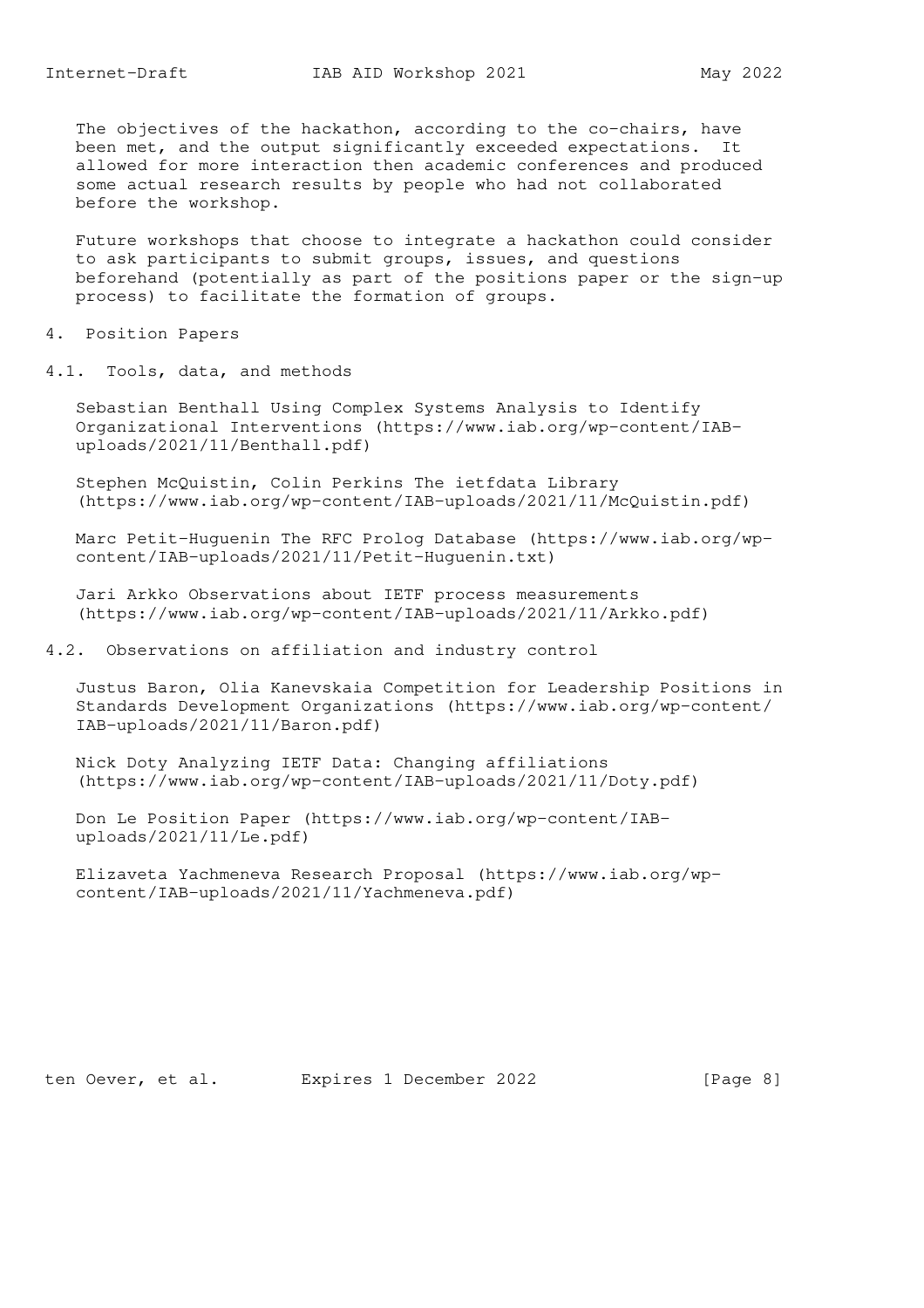4.3. Community and diversity

 Priyanka Sinha, Michael Ackermann, Pabitra Mitra, Arvind Singh, Amit Kumar Agrawal Characterizing the IETF through its consensus mechanisms (https://www.iab.org/wp-content/IAB-uploads/2021/11/ Sinha.pdf)

 Mallory Knodel Would feminists have built a better internet? (https://www.iab.org/wp-content/IAB-uploads/2021/11/Knodel.pdf)

 Wes Hardaker, Genevieve Bartlett Identifying temporal trends in IETF participation (https://www.iab.org/wp-content/IAB-uploads/2021/11/ Hardaker.pdf)

 Lars Eggert Who is the Average IETF Participant? (https://www.iab.org/wp-content/IAB-uploads/2021/11/Eggert.pdf)

 Emanuele Tarantino, Justus Baron, Bernhard Ganglmair, Nicola Persico, Timothy Simcoe Representation is Not Sufficient for Selecting Gender Diversity (https://www.iab.org/wp-content/IAB-uploads/2021/11/ Tarantino.pdf)

4.4. Publications, process, and decision-making

 Michael Welzl, Carsten Griwodz, Safiqul Islam Understanding Internet Protocol Design Decisions (https://www.iab.org/wp-content/IAB uploads/2021/11/Welzl.pdf)

 Ignacio Castro et al Characterising the IETF through the lens of RFC deployment (https://dl.acm.org/doi/abs/10.1145/3487552.3487821)

 Carsten Griwodz, Safiqul Islam, Michael Welzl The Impact of Continuity (https://www.iab.org/wp-content/IAB-uploads/2021/11/ Griwodz.pdf)

 Paul Hoffman RFCs Change (https://www.iab.org/wp-content/IAB uploads/2021/11/Hoffman.pdf)

 Xue Li, Sara Magliacane, Paul Groth The Challenges of Cross-Document Coreference Resolution in Email (https://www.iab.org/wp-content/IAB uploads/2021/11/Groth.pdf)

 Amelia Andersdotter Project in time series analysis: e-mailing lists (https://www.iab.org/wp-content/IAB-uploads/2021/11/Andersdotter.pdf)

 Mark McFadden Position Paper (https://www.iab.org/wp-content/IAB uploads/2021/11/McFadden.pdf)

ten Oever, et al. Expires 1 December 2022 [Page 9]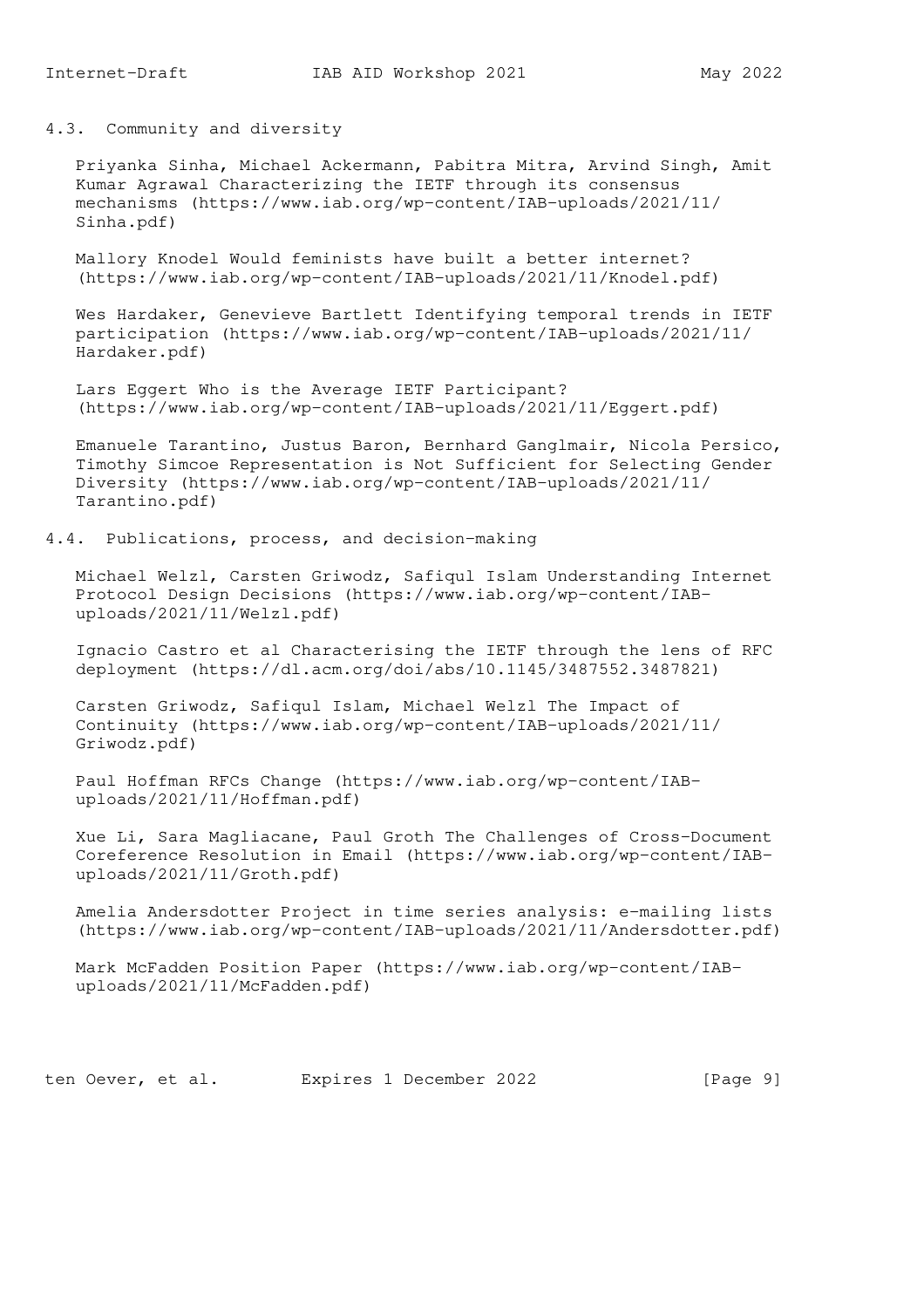## 4.5. Environmental Sustainability

 Christoph Becker Towards Environmental Sustainability with the IETF (https://www.iab.org/wp-content/IAB-uploads/2021/11/Becker.pdf)

 Daniel Migault CO2eq: Estimating Meetings' Air Flight CO2 Equivalent Emissions: An Illustrative Example with IETF meetings (https://www.iab.org/wp-content/IAB-uploads/2021/11/Migault.pdf)

5. Workshop participants

 Bernhard Ganglmair, Carsten Griwodz, Christoph Becker, Colin Perkins, Corinne Cath, Daniel Migault, Don Le, Effy Xue Li, Elizaveta Yachmeneva, Francois Ortolan, Greg Wood, Ignacio Castro, Jari Arkko, Justus Baron, Karen O'Donoghue, Lars Eggert, Mallory Knodel, Marc Petit-Huguenin, Mark McFadden, Michael Welzl, Mirja Kuehlewind, Nick Doty, Niels ten Oever, Priyanka Sinha, Safiqul Islam, Sebastian Benthall, Stephen McQuistin, Wes Hardaker, and Zhenbin Li.

6. Program Committee

 The workshop Program Committee members were Niels ten Oever (chair, University of Amsterdam), Colin Perkins (chair, IRTF, University of Glasgow), Corinne Cath (chair, Oxford Internet Institute), Mirja Kuehlewind (IAB, Ericsson), Zhenbin Li (IAB, Huawei), and Wes Hardaker (IAB, USC/ISI).

7. Acknowledgments

 The Program Committee wishes to extend its thanks to Cindy Morgan for logistics support and to Kate Pundyk for notetaking.

 Efforts put in this workshop by Niels ten Oever was made possible through funding from the Dutch Research Council (NWO) through grant MVI.19.032 as part of the programme 'Maatschappelijk Verantwoord Innoveren (MVI)'.

 We would like to thank the Ford Foundation for their support that made participation of Corinne Cath, Kate Pundyk, and Mallory Knodel possible (grant number, 136179, 2020).

 Efforts in the organization of this workshop by Niels ten Oever were supported in part by the UK Engineering and Physical Sciences Research Council under grant EP/S036075/1.

ten Oever, et al. Expires 1 December 2022 [Page 10]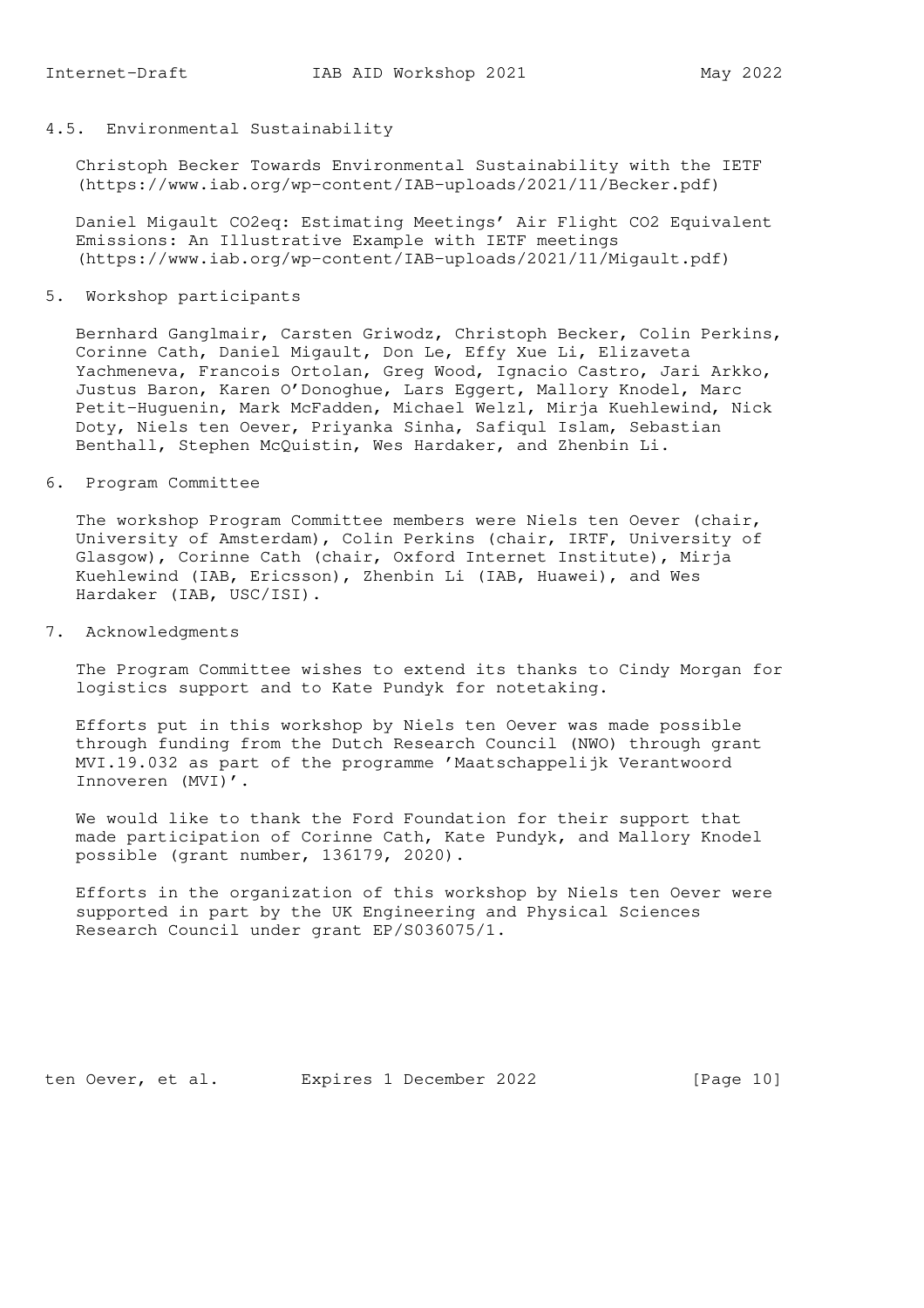8. Annexes 8.1. Annex 1 - Data Taxonomy A Draft Data Taxonomy for SDO Data: Organization: Organization Subsidiary Time Email domain Website domain Size Revenue, annual Number of employees Org - Affiliation Category (Labels) ; 1 : N Association Advertising Company Chipmaker Content Distribution Network Content Providers Consulting Cloud Provider Cybersecurity Financial Institution Hardware vendor Internet Registry Infrastructure Company Networking Equipment Vendor Network Service Provider Regional Standards Body Regulatory Body Research and Development Institution Software Provider Testing and Certification Telecommunications Provider Satellite Operator Org - Stakeholder Group : 1 - 1 Academia Civil Society Private Sector -- including industry consortia and associations; state-owned Government Technical Community (IETF, ICANN, ETSI, 3GPP, oneM2M, etc) Intergovernmental organization SDO: Membership Types (SDO) Members (Organizations for some, individuals for othersâ\200¦) ten Oever, et al. Expires 1 December 2022 [Page 11]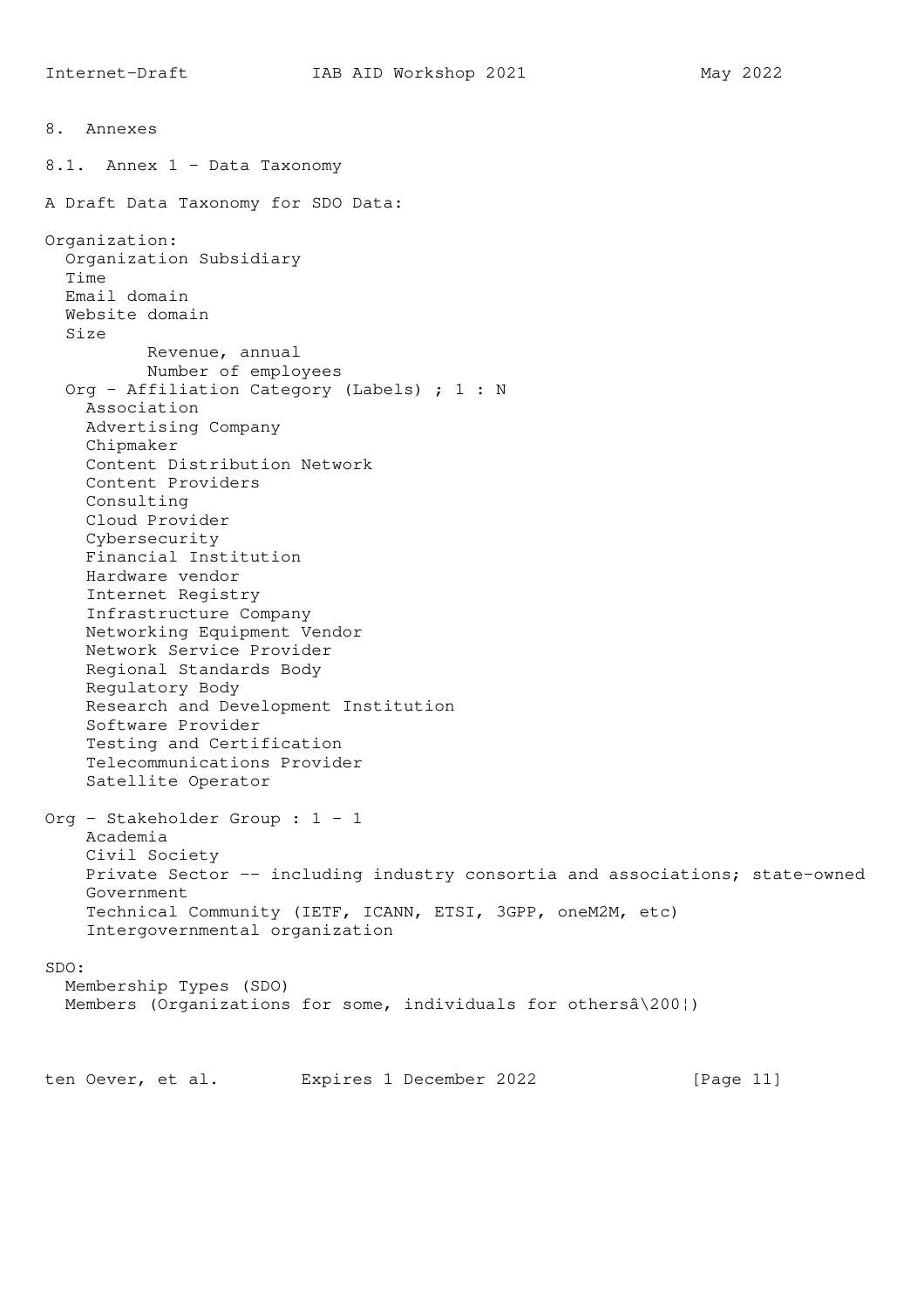Membership organization Regional SDO ARIB ATIS CCSA ETSI TSDSI TTA TTC Consortia Country of Origin: Country Code Number of Participants Patents Organization Authors - 1 : N - Persons/Participants Time Region Patent Pool Standard Essential Patent If so, for which standard Participant (An individual person) Name  $1: N -$  Emails Time start / time end 1 : N : Affiliation Organization Position Time start / end 1 : N : Affiliation - SDO Position SDO Time Email Domain (personal domain) (Contribution data is in other tables) Document Status of Document Internet Draft Work Item

ten Oever, et al. Expires 1 December 2022 [Page 12]